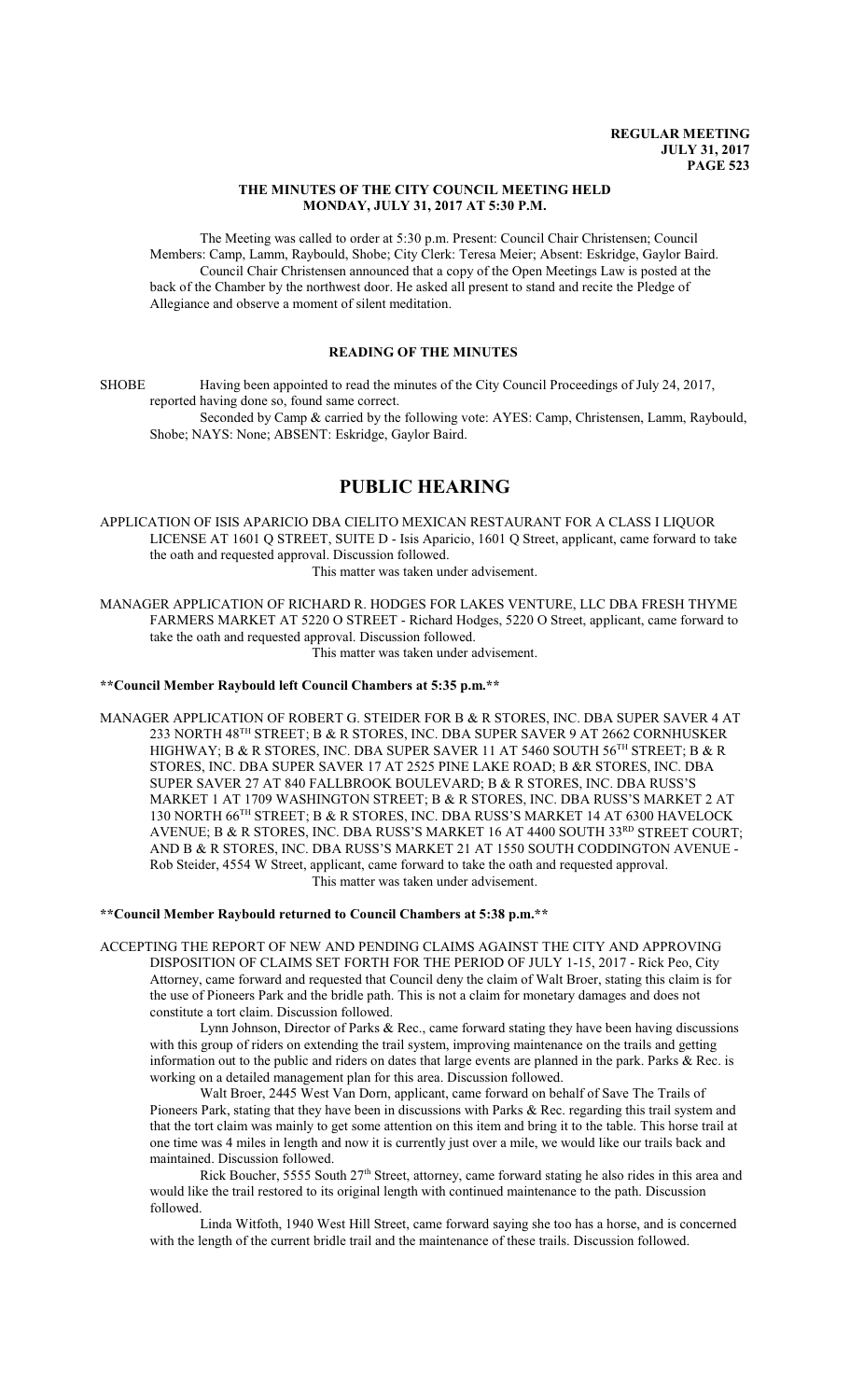Brenda Grgurich, 5121 West Luke, came forward stating on April 26, 2017 a tree branch fell on her car breaking her windshield that had been parked in the street at the time. She feels the City is responsible for the damage to her windshield since they do not trim the trees in the area like they should. The cost of the new windshield was \$240.88. Discussion followed.

Mr. Peo stated the City is not responsible for the damage to the windshield because the City was not aware that the tree needed trimmed prior to the branch falling. Discussion followed. This matter was taken under advisement.

APPROVING A MULTI-YEAR CONTRACT BETWEEN THE CITY OF LINCOLN AND HAUSMANN CONSTRUCTION TO PROVIDE CONSTRUCTION MANAGER AT RISK SERVICES – FIRE STATIONS 10, 12, 16, AND POLICE/FIRE STATION 15, PURSUANT TO RFP NO. 17-168, FOR A TERM COMMENCING UPON EXECUTION OF THE CONTRACT THROUGH SEPTEMBER 1, 2019 - Robert Walla, Purchasing Agent, came forward staying they are still working on this contract and that is why it is not available online. This contract is subject to change once finished based on the Guaranteed Maximum Price (GMP) which will be provided when the design is 60% complete. Discussion followed.

Cyndi Lamm, Council Member, expressed concerns with not having the ability to review the multiyear contract prior to the voting session. Discussion followed.

Chris Connolly, City Attorney, came forward explaining this is a delivery method for building buildings. The way this method works is a selection committee is put together to select a contractor for the project and then a contract is signed with a GMP amount listed. The contractor then works with the Architect to come up with a design. Once the design is 60% complete the contractor will then know what the cost will be to build these buildings and that is where the GMP would come in. Discussion followed.

Ms. Lamm inquired if the amount listed for this project would be exceeded by the time it comes back before Council.

Mr. Walla stated the amount listed included preconstruction and construction general condition costs. There is a set amount for the work that will be done prior to construction and the rest of the amount is the estimate for the rest of the construction. The direct costs will be used through out the process, during this multi-year contract. Discussion followed.

Jon Camp, Council Member, inquired if additional language could be added to this resolution to ensure this items comes before Council when the contract has been completed. Discussion followed.

Mr. Connolly said yes, he would amend the resolution prior to the voting session. Discussion followed.

Richard Esquivel, 733 West Cuming Street, came forward in opposition saying it does not make sense to not have a final contract at this point. Discussion followed.

This matter was taken under advisement.

APPROVING A CONTRACT BETWEEN THE CITY OF LINCOLN AND CARSON+CO GLOBAL FOR COMPREHENSIVE RESIDENTIAL AND COMMERCIAL RECYCLING COMMUNICATION, EDUCATION, ENGAGEMENT AND BEHAVIOR CHANGE INITIATIVE, PURSUANT TO RFP NO. 17-116, FOR A THREE YEAR TERM WITH THE OPTION TO RENEW FOR ONE ADDITIONAL THREE YEAR TERM - Donna Garden, Public Works Asst. Director, came forward stating this is for the City of Lincoln Recycling Education Behavior Change Campaign, the RFP and the corresponding contract and we are asking for your approval. This is a three year contract for the residential and commercial sectors, for education and behavior changes, outreach and engagement with Carson+Co Global for \$849,609.00. Discussion followed.

Gene Hanlon, Recycling Coordinator Public Works, came forward stating the cardboard disposal ban will be starting in April and we need to educate the public. The SWMP2040 established a goal of reducing the per capita disposal rate to 1,940 pounds in 2018 per person per year. Discussion followed.

Jane Raybould, Council Member, inquired about the training and the pricing for this service.

Jamie Carson, 2124 Y Street, Flat 211, came forward on behalf of Carson+Co Global stating one component with this campaign is that it is multi-lingual and multi-cultural. We will be holding focus groups directly with these groups to start the process of learning to recycling. One of the primary goals for this campaign is to really promote new subscribers to curbside recycling. We will be doing what we can to make this a simple process for the residents. Discussion followed.

Roy Christensen, Council Chair, asked how much would be spent on advertising for this campaign.

Ms. Carson stated \$50,000.00 has been designated for advertising. Discussion followed.

Ms. Garden stated that we do have CIC with Diane Gonzolas doing some of the producing for our video and various other spots that we have. And the \$50,000.00 is just for the air time, they would be paying additional funds for the development of the material. The direct costs were more in terms of the total contract that we developed. Discussion followed.

Mr. Christensen stated that along with this contract, there would still be additional costs with City staff, and he would like to know what those additional costs will be. Discussion followed.

Ms. Garden said she would gather that information for Council.

Robert Way, 801 El Avado Ave., came forward and stated one of the strategies to get the information out is to send mail to families. Are we going to be sending mail to encourage more recycling. Discussion followed.

Richard Esquivel, 733 West Cuming Street, came forward stating there was no cost to telling people that they need to start recycling cardboard so why do we need to spend this money on advertising. Discussion followed.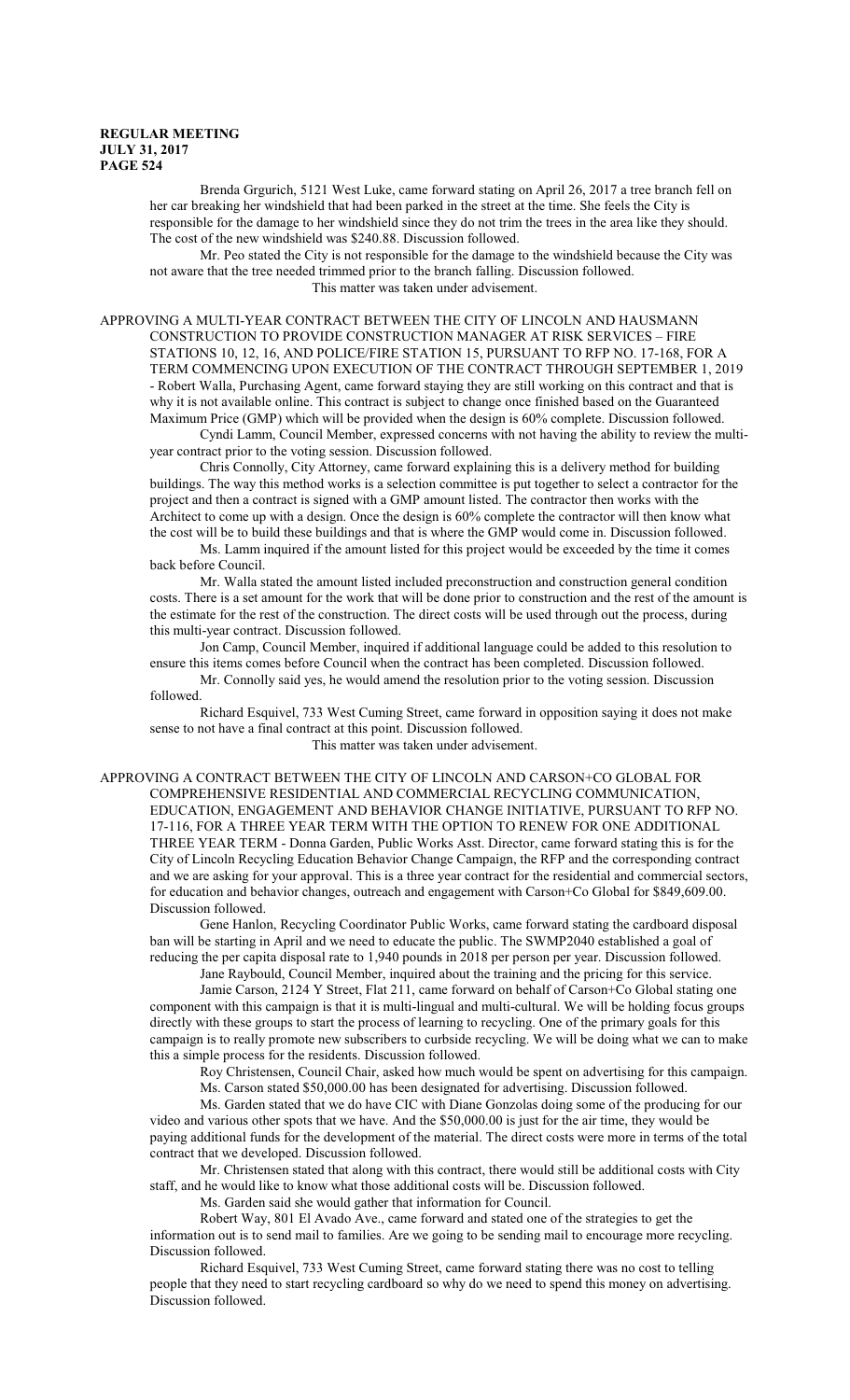Rob Roy Sahs, 6728 Starr Street, came forward in opposition stating it is too much money to be spending on behavior changes. Discussion followed.

Jesse Starita, 3005 South 19<sup>th</sup> Street, came forward stating that he has gotten to know Jamie Carson over the past few years and knows that Jamie has the experience for this project. Discussion followed. This matter was taken under advisement.

AMENDING SECTION 10.14.260 TO PROVIDE SPECIFICALLY FOR A SCHOOL RELATED SPEED ZONE ON 84 TH STREET AND REPEALING SECTION 10.14.260 OF THE LINCOLN MUNICIPAL CODE AS HITHERTO EXISTING. (RELATED ITEMS: 17-94, 17R-190;

A RESOLUTION IN SUPPORT OF A SCHOOL RELATED SPEED ZONE ON  $84^{\text{\tiny{TH}}}$  STREET AND THE APPROPRIATION OF \$150,000 FROM MISCELLANEOUS BUDGET/CONTINGENCY TO SAFETY AND OPERATION IMPROVEMENT PROGRAM TO FUND THE CREATION AND INSTALLATION. (RELATED ITEMS: 17-94, 17R-190) (ACTION DATE: 8/7/17) - Travis Langemeier, 8801 Colby Street, came forward in favor of the proposed school zone and related speed zone for this area. Stating that it is not safe for the children in this area to cross  $84<sup>th</sup>$  Street with the current speed of traffic. Discussion followed. Cyndi Lamm, Council Member, asked if Mr. Langemeier felt it was safe for his children to cross

84<sup>th</sup> Street.

Mr. Langemeier said no he did not feel 84<sup>th</sup> Street is safe for any child to cross, there are 195 students that go to Kahoa Elementary School that live on the east side of 84<sup>th</sup> Street. Discussion followed.

Ann Langemeier, 8801 Colby Street, came forward in favor saying it is not safe for the children to cross 84<sup>th</sup> Street. Studies have shown that lower speeds do reduce chances of pedestrian accidents and the severity of injuries. Discussion followed.

Kathy Danek, 4261 Knox Street, came forward in favor saying Lincoln needs to slow traffic down in this area. Neighborhoods are growing on both sides of arterial roads and we need to respond to the needs of the families as they walk back and forth around our community. Discussion followed.

Matt Schulte, 8501 Pinehill Lane, came forward in favor of these changes saying in this area children need a safe passageway to get to school. Discussion followed.

Mandy Morre, 8810 Eagleton Lane, came forward in favor. Discussion followed.

Dr. Bob Rauner, 5100 Valley Road, President of Partnership of Healthy Lincoln, came forward on behalf of the medical community, in favor of these changes saying it is about the health and safety of our children. Discussion followed.

Amy Kozak, 2901 N. 72<sup>nd</sup> Street, came forward in favor saying 84<sup>th</sup> and Leighton is an intersection with heavy traffic that also has an open stretch of road that invites drivers to speed. Discussion followed.

Kent Seacrest, 2309 Lake Street, came forward as a concerned citizen in favor of these changes stating the Comprehensive Plan has several references for the need of walkability. Discussion followed.

Lori Anderson, 6930 Chandon Drive, came forward in favor saying we need to be more active for our health and we need a safe area to walk or run. Discussion followed.

Cathy Martinez, 9314 Garland Street, came forward in favor saying this area has changed drastically and is now considered a residential area. City traffic use standards are just suggested guidelines for areas to follow and those standards can be changed as needed. Discussion followed.

Nolan Langemeier and Jadyn Langemeier, 8801 Colby Street, came forward in approval of the school zone saying that then they could ride their bikes to school and it would be safer for them. Discussion followed.

Dana Meves, 8970 Prairie Village Drive, came forward in favor of the school zone to make this road safer for the children to get to school. At times, when there is road construction on surrounding streets, they send detours our way and that has also increased the amount of traffic on 84<sup>th</sup> Street. Discussion followed.

Brad Beam, 3710 Woods Ave., came forward in favor saying this impacts more than just the 195 school kids that live on the east side of the 84<sup>th</sup> Street. 84<sup>th</sup> Street being so busy now impacts everyone that lives in the area on both sides that are wanting to cross to the other side. Discussion followed.

Wendy Pieper, 7550 Colby Street, came forward in favor saying the amount of parents driving their children to school has increased because of safety concerns over 84<sup>th</sup> Street. With the increase of drivers, it has just added to the congestion around Kahoa School and is affecting the safety of all children at Kahoa not just the children on the east side of 84<sup>th</sup> Street. Discussion followed.

Miki Esposito, Director Public Works, came forward in opposition to installing the school zone stating the order to install does not comply with State Law. Traffic Engineers are expected to make decisions and perform their duties based on careful analysis and study of facts. The facts have determined that the installation of this school zone in this area is unsafe. Discussion followed.

Cyndi Lamm, Council Member, inquired why they do not comply with State Law (MUTCD).

Rick Peo, City Attorney, came forward and stated that it does not matter if we follow the conditions of MUTCD or not. The City would be protected either way from any liability of putting in the school zone. But the question would be are we fulfilling the purposes of the Nebraska Rules of the Road for Operating Motor Vehicles. This is a standard that comes down from the Federal Government. The State adopts one in accordance with federal standards, and we adopt in accordance with the States standards. All of these principles are based on engineering studies or based on engineering judgement. Discussion followed.

Lonnie Burklund, Public Works Senior Engineer, came forward in opposition stating there are several things to consider in school speed zones, they are meant promote pedestrian safety and create additional reaction time. The ideal school speed zone is in an area that we want to slow the traffic down 10 to 15 MPH under the regular posted speed, that also has a lot of open access management along with block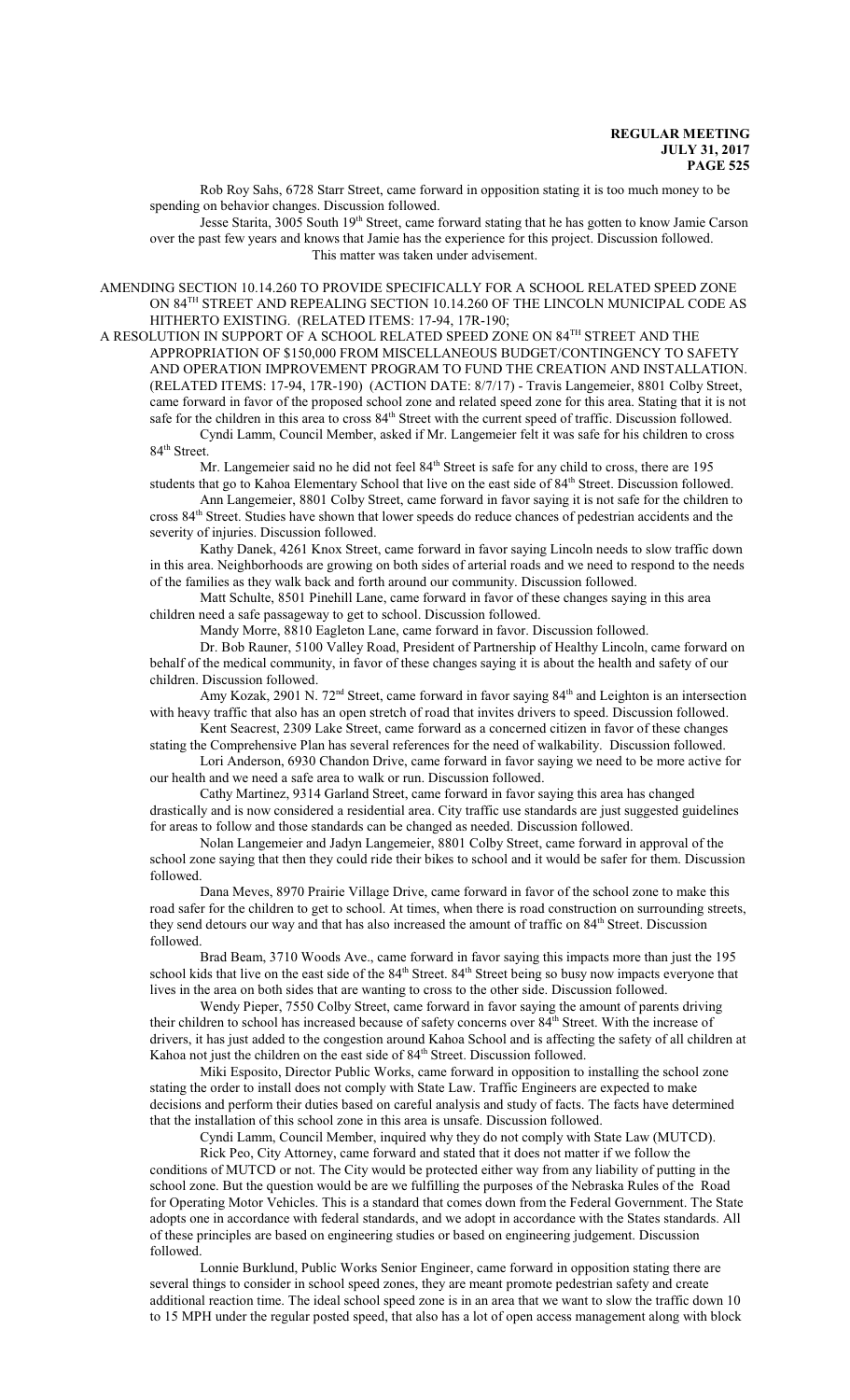by block intersections. The goal in slowing traffic down is to keep the driver aware of potential unexpected crossing activity. The proper application for this would be before and after school. This would be done at a cross walk predominately used by school students, crossing that is not used much by students at other times of the day when there is no school or pedestrians when the flashers are not operating because the function of a school zone is to slow the traffic in a specific area for students before and after school. When we set speed limits in Lincoln they are data driven and based on the 85<sup>th o</sup> speed. That is the speed that 85% of the traffic is at or below when traveling in free flow conditions. Discussion followed.

This matter was taken under advisement.

# **COUNCIL ACTION**

# **REPORTS OF CITY OFFICERS**

RESOLUTION APPROVING THE CITY OF LINCOLN'S INVESTMENT ACTIVITY REPORT FROM THE CITY TREASURER FOR THE THIRD QUARTER, FISCAL YEAR, 2016-2017 - CLERK read the following resolution, introduced by Jon Camp, who moved its adoption:<br>A-90601 BE IT HEREBY RESOLVED BY THE CITY COUNCIL of th

BE IT HEREBY RESOLVED BY THE CITY COUNCIL of the City of Lincoln, Nebraska: That the Investment Activity report and attached list of investments be confirmed and approved, and the City Treasurer is hereby directed to hold said investments until maturity unless otherwise directed by the City Council.

Introduced by Jon Camp

Seconded by Lamm & carried by the following vote: AYES: Camp, Christensen, Lamm, Raybould, Shobe; NAYS: None; ABSENT: Eskridge, Gaylor Baird.

- REPORT FROM CITY TREASURER OF CITY CASH ON HAND AT THE CLOSE OF BUSINESS ON JUNE 30, 2017 - CLERK presented said report which was placed on file in the Office of the City Clerk. **(5-21)**
- LINCOLN AIRPORT AUTHORITY RESOLUTION NO. 2017-623 STATING THAT NO TAX LEVY SHOULD BE MADE FOR AIRPORT PURPOSES FOR THE FISCAL YEAR BEGINNING JULY 1, 2017. THIS BEING THE 31ST CONSECUTIVE YEAR NO LEVY IS REQUIRED FOR THE COMING YEAR - CLERK presented said report which was placed on file in the Office of the City Clerk. **(54-2)**
- CLERK'S LETTER AND MAYOR'S APPROVAL OF RESOLUTION AND ORDINANCES PASSED BY CITY COUNCIL ON JULY 17, 2017 - CLERK presented said report which was placed on file in the Office of the City Clerk. **(27-1)**

# **PETITIONS & COMMUNICATIONS**

- SETTING THE HEARING DATE OF MONDAY, AUGUST 14, 2017 AT 3:00 P.M. ON THE APPLICATION OF MURPHY OIL USA INC. DBA MURPHY EXPRESS #8781 FOR A CLASS D LIQUOR LICENSE AT 3301 N 85<sup>TH</sup> STREET - CLERK read the following resolution, introduced by Jon Camp, who moved its adoption:
- A-90602 BE IT RESOLVED by the City Council, of the City of Lincoln, that a hearing date is hereby set for Monday, August 14, 2017, at 3:00 p.m. or as soon thereafter as possible in the City Council Chambers, County-City Building, 555 S. 10th St., Lincoln, NE for the Application of Murphy Oil USA Inc. dba Murphy Express #8781 for a Class D Liquor License at 3301 N 85<sup>th</sup> Street.

If the Police Dept. is unable to complete the investigation by said time, a new hearing date will be set.

Introduced by Jon Camp

Seconded by Lamm & carried by the following vote: AYES: Camp, Christensen, Lamm, Raybould, Shobe; NAYS: None; ABSENT: Eskridge, Gaylor Baird.

# **REFERRED TO THE PLANNING DEPARTMENT:**

Change of Zone No. 17017 – Requested by Alpha Epsilon Association of Theta Xi, for a new Historic Landmark District overlay zone, on property generally located at 1535 R Street.

Special Permit No. 06022A – Requested by Jim Graham, to amend Special Permit 06022 to allow two freestanding signs on South 14th Street with one sign located at each entrance, on property generally located at 10901 South 14th Street.

Special Permit No. 17026 – Requested by Scott Otley & Ruth Thompson, for an AG (Agricultural District) Community Unit Plan for 10 lots on approximately 153.24 acres, more or less, with a partial waiver of the detention requirements for a drainage basin, on property generally located at North 134th Street and Adams Street.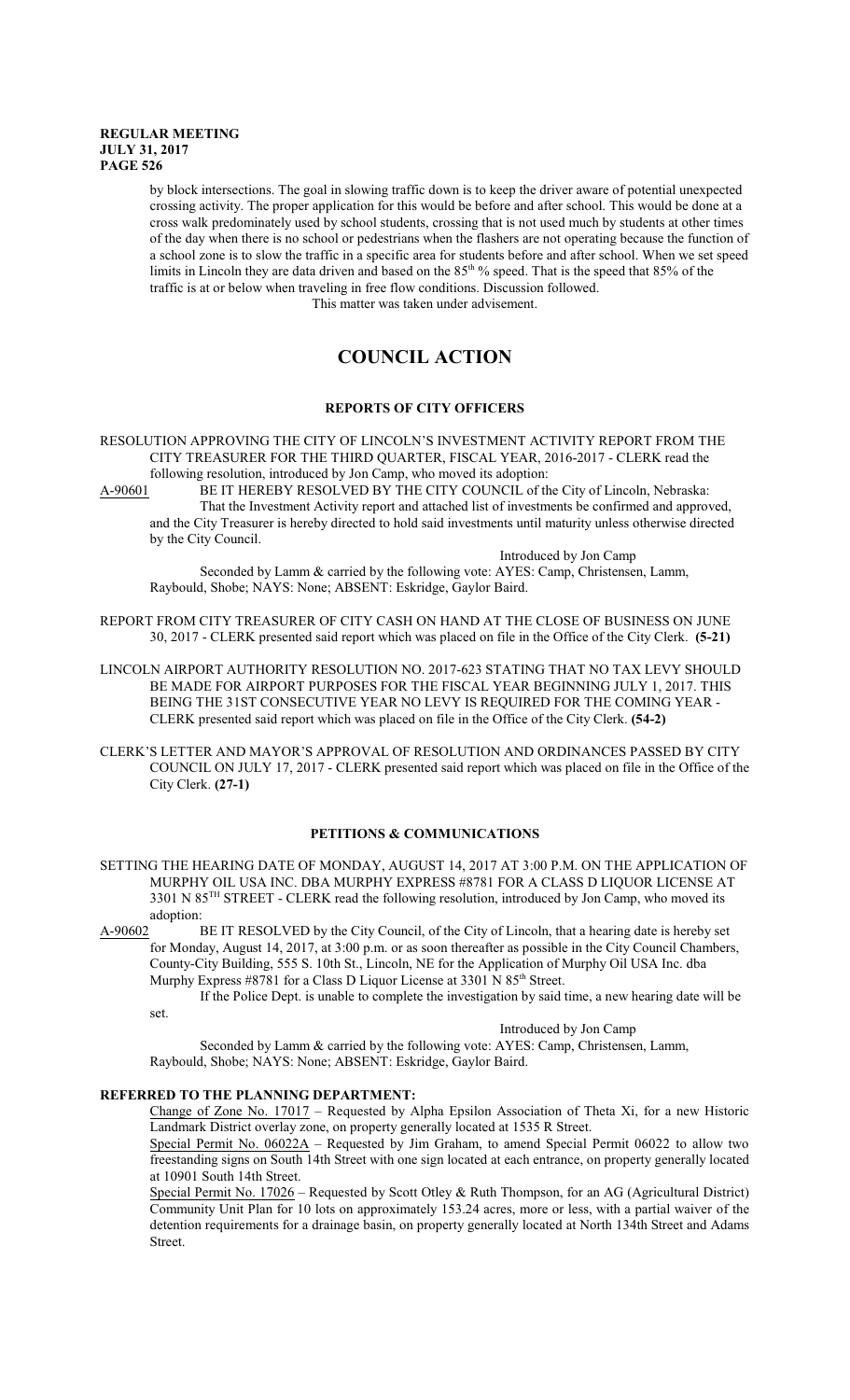Text Amendment No. 17011 – Requested by Jim Graham, amending Title 27 of the Lincoln Municipal Code ("Zoning Ordinance") by amending Section 27.63.110 allowing the City Council to increase the number of freestanding signs per frontage for garden centers in the AG zoning district when two or more tenants operate within the boundary of the special permit and the tenants have separate entrances along the same frontage; and repealing Section 27.63.110 of the Lincoln Municipal Code as hitherto existing.

### **LIQUOR RESOLUTIONS**

APPLICATION OF ISIS APARICIO DBA CIELITO MEXICAN RESTAURANT FOR A CLASS I LIQUOR LICENSE AT 1601 Q STREET, SUITE D - CLERK read the following resolution, introduced by Jon Camp, who moved its adoption for approval:

A-90603 BE IT RESOLVED by the City Council of the City of Lincoln, Nebraska:

That after hearing duly had as required by law, consideration of the facts of this application, the Nebraska Liquor Control Act, and the pertinent City ordinances, the City Council recommends that the application of Isis Aparicio dba Cielito Mexican Restaurant for a Class "I" liquor license at 1601 Q Street, Suite D, Lincoln, Nebraska, for the license period ending April 30, 2018, be approved with the condition that:

1. All employees must possess a valid Responsible Beverage Server/Seller Permit as required by Section 5.04.124 of the Lincoln Municipal Code.

2. The premises must comply in every respect with all city and state regulations.

The City Clerk is directed to transmit a copy of this resolution to the Nebraska Liquor Control Commission.

Introduced by Jon Camp

Seconded by Lamm & carried by the following vote: AYES: Camp, Christensen, Lamm, Raybould, Shobe; NAYS: None; ABSENT: Eskridge, Gaylor Baird.

MANAGER APPLICATION OF RICHARD R. HODGES FOR LAKES VENTURE, LLC DBA FRESH THYME FARMERS MARKET AT 5220 O STREET - CLERK read the following resolution, introduced by Jon Camp, who moved its adoption for approval:

A-90604 WHEREAS, Lakes Venture, LLC dba Fresh Thyme Farmers Market located at 5220 O Street, Lincoln, Nebraska has been approved for a Retail Class "C" liquor license, and now requests that Richard R. Hodges be named manager;

WHEREAS, Richard R. Hodges appears to be a fit and proper person to manage said business. NOW, THEREFORE, BE IT RESOLVED by the City Council of the City of Lincoln, Nebraska: That after hearing duly had as required by law, consideration of the facts of this application, the Nebraska Liquor Control Act, and the pertinent City ordinances, the City Council recommends that Richard R. Hodges be approved as manager of this business for said licensee.

The City Clerk is directed to transmit a copy of this resolution to the Nebraska Liquor Control Commission.

Introduced by Jon Camp

Seconded by Lamm & carried by the following vote: AYES: Camp, Christensen, Lamm, Raybould, Shobe; NAYS: None; ABSENT: Eskridge, Gaylor Baird.

MANAGER APPLICATION OF ROBERT G. STEIDER FOR B & R STORES, INC. DBA SUPER SAVER 4 AT 233 NORTH 48 TH STREET; B & R STORES, INC. DBA SUPER SAVER 9 AT 2662 CORNHUSKER HIGHWAY; B & R STORES, INC. DBA SUPER SAVER 11 AT 5460 SOUTH 56<sup>th</sup> STREET; B & R STORES, INC. DBA SUPER SAVER 17 AT 2525 PINE LAKE ROAD; B &R STORES, INC. DBA SUPER SAVER 27 AT 840 FALLBROOK BOULEVARD; B & R STORES, INC. DBA RUSS'S MARKET 1 AT 1709 WASHINGTON STREET; B & R STORES, INC. DBA RUSS'S MARKET 2 AT 130 NORTH 66<sup>TH</sup> STREET; B & R STORES, INC. DBA RUSS'S MARKET 14 AT 6300 HAVELOCK AVENUE; B & R STORES, INC. DBA RUSS'S MARKET 16 AT 4400 SOUTH 33 $^{\text{RD}}$  STREET COURT; AND B & R STORES, INC. DBA RUSS'S MARKET 21 AT 1550 SOUTH CODDINGTON AVENUE - CLERK read the following resolution, introduced by Jon Camp, who moved its adoption for approval:

A-90605 WHEREAS, B & R Stores, Inc. dba Super Saver 4 located at 233 North 48<sup>th</sup> Street; B & R Stores, Inc. dba Super Saver 9 located at 2662 Cornhusker Highway; B & R Stores, Inc. dba Super Saver 11 located at 5460 South 56<sup>th</sup> Street; B & R Stores, Inc. dba Super Saver 17 located at 2525 Pine Lake Road; B & R Stores, Inc. dba Super Saver 27 located at 840 Fallbrook Boulevard; B & R Stores, Inc. dba Russ's Market 1 located at 1709 Washington Street; B & R Stores, Inc. dba Russ's Market 2 located at 130 North 66<sup>th</sup> Street; B & R Stores, Inc. dba Russ's Market 14 located at 6300 Havelock Avenue; B & R Stores, Inc. dba Russ's Market 16 located 4400 South 33<sup>rd</sup> Street Court; and B & R Stores, Inc. dba Russ's Market 21 located at 1550 South Coddington Avenue, Lincoln, Nebraska has been approved for a Retail Class "C" liquor license, and now requests that Robert G. Steider be named manager;

WHEREAS, Robert G. Steider appears to be a fit and proper person to manage said business. NOW, THEREFORE, BE IT RESOLVED by the City Council of the City of Lincoln, Nebraska:

That after hearing duly had as required by law, consideration of the facts of this

application, the Nebraska Liquor Control Act, and the pertinent City ordinances, the City Council recommends that Robert G. Steider be approved as manager of this business for said licensee.

The City Clerk is directed to transmit a copy of this resolution to the Nebraska Liquor Control Commission.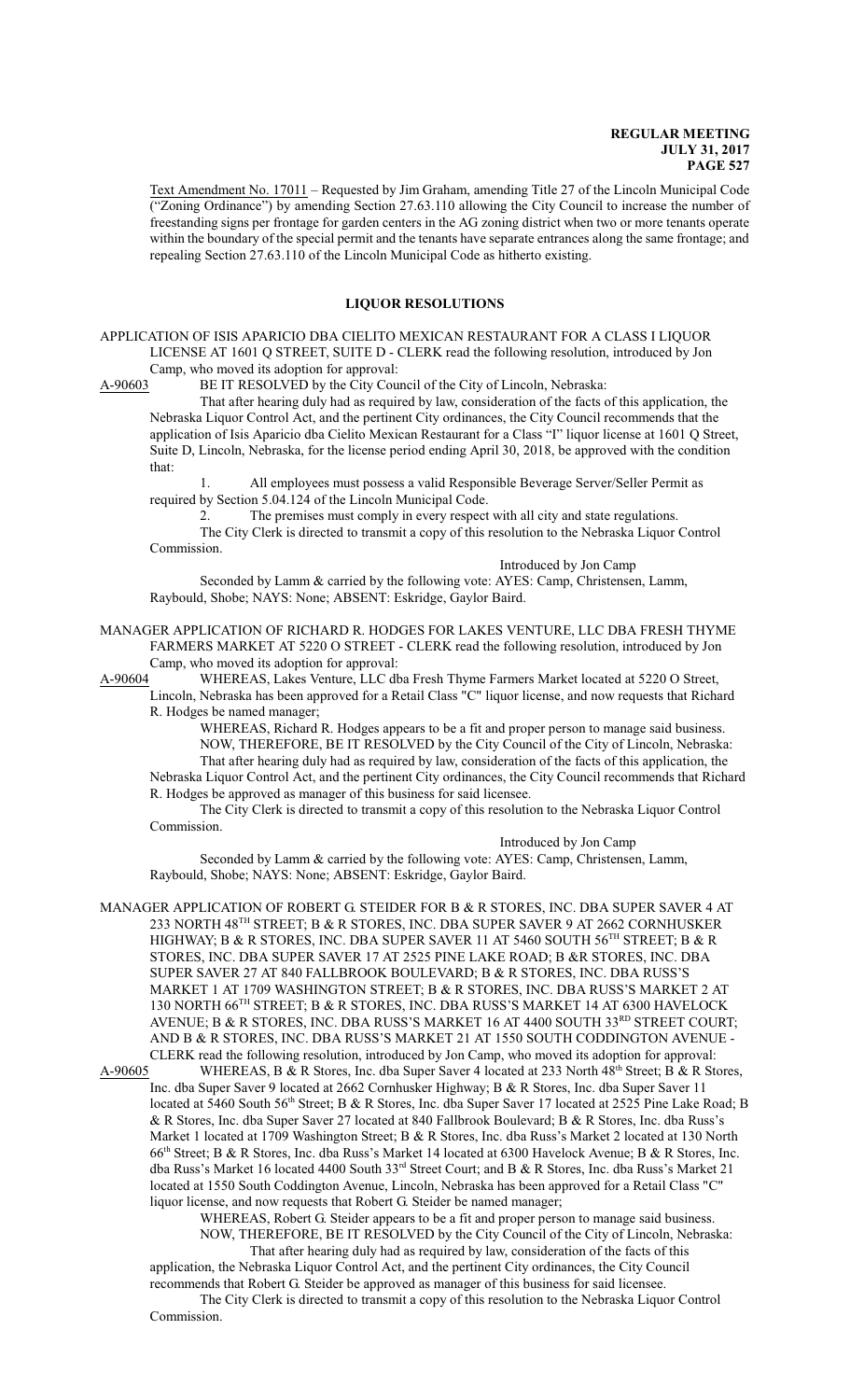Introduced by Jon Camp

Seconded by Lamm & carried by the following vote: AYES: Camp, Christensen, Lamm, Shobe; NAYS: None; ABSTAINED: Raybould; ABSENT: Eskridge, Gaylor Baird.

### **PUBLIC HEARING - RESOLUTIONS**

ACCEPTING THE REPORT OF NEW AND PENDING CLAIMS AGAINST THE CITY AND APPROVING DISPOSITION OF CLAIMS SET FORTH FOR THE PERIOD OF JULY 1-15, 2017 - PRIOR to reading:<br>RAYBOULD Moved to amend Bill No. 17R-189 as follows: Moved to amend Bill No. 17R-189 as follows: To remove Walt C. Broer/JB Equestrian Academy from the DENIED CLAIMS. Seconded by Camp & carried by the following vote: AYES: Camp, Christensen, Lamm, Raybould, Shobe; NAYS: None; ABSENT: Eskridge, Gaylor Baird. CLERK Read the following resolution, introduced by Bennie Shobe, who moved its adoption: A-90606 BE IT RESOLVED by the City Council of the City of Lincoln, Nebraska: That the claims listed in the attached report, marked as Exhibit "A", dated July 17, 2017, of various new and pending tort claims filed against the City of Lincoln with the Office of the City Attorney or the Office of the City Clerk, as well as claims which have been disposed of, are hereby received as required by Neb. Rev. Stat. § 13-905 (Reissue 1997). The dispositions of claims by the Office of the City Attorney, as shown by the attached report, are hereby approved: DENIED CLAIMS ALLOWED/SETTLED CLAIMS Brenda Grgurich \$240.88 Haitham Ibrahim & Huda Alaaraji \$1,033.29 Walt C. Broer/JB Equestrian Academy NAS\* Malika Yadgarova 399.21 Charlie R. Johnson & Labor Max & Gallagher Bassett \* No Amount Specified The City Attorney is hereby directed to mail to the various claimants listed herein a copy of this resolution which shows the final disposition of their claim. Introduced by Bennie Shobe Seconded by Raybould & carried by the following vote: AYES: Camp, Christensen, Lamm, Raybould, Shobe; NAYS: None; ABSENT: Eskridge, Gaylor Baird. APPROVING A MULTI-YEAR CONTRACT BETWEEN THE CITY OF LINCOLN AND HAUSMANN CONSTRUCTION TO PROVIDE CONSTRUCTION MANAGER AT RISK SERVICES – FIRE STATIONS 10, 12, 16, AND POLICE/FIRE STATION 15, PURSUANT TO RFP NO. 17-168, FOR A TERM COMMENCING UPON EXECUTION OF THE CONTRACT THROUGH SEPTEMBER 1, 2019 - PRIOR to reading: RAYBOULD Moved to amend Bill No. 17R-191 as follows: On line 7 after the word Mayor add ", provided; the Guaranteed Maximum Price Amendment shall be submitted to the City Council for approval. Seconded by Shobe & carried by the following vote: AYES: Camp, Christensen, Lamm, Raybould, Shobe; NAYS: None; ABSENT: Eskridge, Gaylor Baird. CLERK Read the following resolution, introduced by Bennie Shobe, who moved its adoption: A-90607 BE IT RESOLVED by the City Council of the City of Lincoln, Nebraska: The selection of Hausmann Construction to provide Construction Manager at Risk Services for construction of Fire Stations 10, 12, 16, and Police/Fire Station 15, pursuant to RFP No. 17-168, is hereby approved. The Mayor is authorized to execute a multi-year contract with Hausmann Construction that will commence upon execution and run through September 1, 2019. The contract shall be in accordance with terms and conditions as shall be approved by the Mayor. , provided; the Guaranteed Maximum Price Amendment shall be submitted to the City Council for approval." Introduced by Bennie Shobe Seconded by Raybould & carried by the following vote: AYES: Camp, Christensen, Lamm, Raybould, Shobe; NAYS: None; ABSENT: Eskridge, Gaylor Baird. APPROVING A CONTRACT BETWEEN THE CITY OF LINCOLN AND CARSON+CO GLOBAL FOR COMPREHENSIVE RESIDENTIAL AND COMMERCIAL RECYCLING COMMUNICATION, EDUCATION, ENGAGEMENT AND BEHAVIOR CHANGE INITIATIVE, PURSUANT TO RFP NO. 17-116, FOR A THREE YEAR TERM WITH THE OPTION TO RENEW FOR ONE ADDITIONAL

THREE YEAR TERM - PRIOR to reading:

RAYBOULD Moved to delay Action with continued Public Hearing on Bill No. 17R-192 two weeks to 8/14/17. Seconded by Shobe & carried by the following vote: AYES: Camp, Christensen, Lamm, Raybould, Shobe; NAYS: None; ABSENT: Eskridge, Gaylor Baird.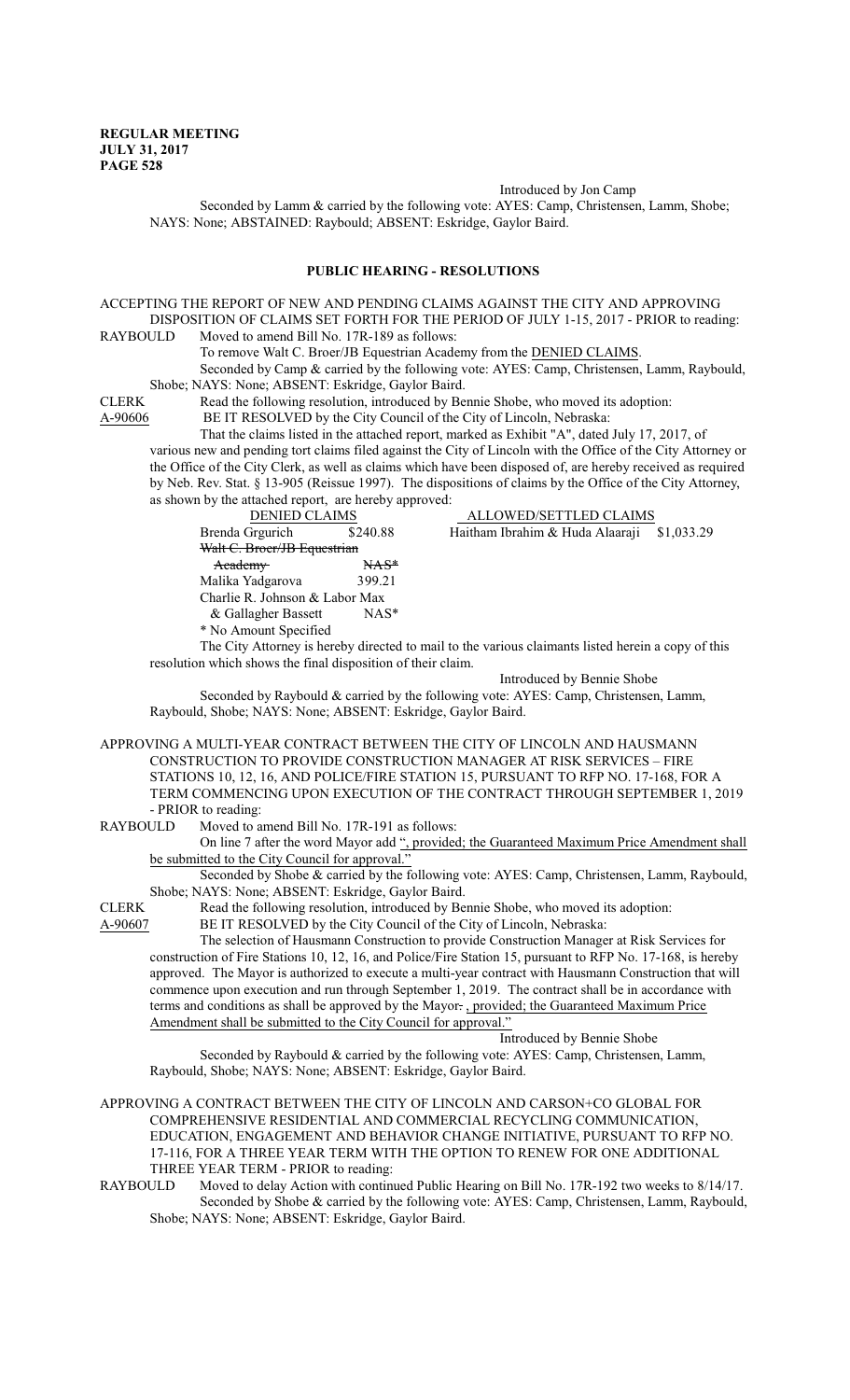# **PUBLIC HEARING ORDINANCES - 2ND READING & RELATED RESOLUTIONS**

- AMENDING SECTION 10.14.260 TO PROVIDE SPECIFICALLY FOR A SCHOOL RELATED SPEED ZONE ON 84 TH STREET AND REPEALING SECTION 10.14.260 OF THE LINCOLN MUNICIPAL CODE AS HITHERTO EXISTING. (RELATED ITEMS: 17-94, 17R-190) - CLERK read an ordinance, introduced by Cyndi Lamm, amending Section 10.14.260 of the Lincoln Municipal Code to provide specifically for a school related speed zone on 84<sup>th</sup> Street and Repealing Section 10.14.260 of the Lincoln Municipal Code as hitherto existing, the second time.
- A RESOLUTION IN SUPPORT OF A SCHOOL RELATED SPEED ZONE ON  $84^{\text{\tiny{TH}}}$  STREET AND THE APPROPRIATION OF \$150,000 FROM MISCELLANEOUS BUDGET/CONTINGENCY TO SAFETY AND OPERATION IMPROVEMENT PROGRAM TO FUND THE CREATION AND INSTALLATION. (RELATED ITEMS: 17-94, 17R-190) (ACTION DATE: 8/7/17)

# **ORDINANCES - 3RD READING & RELATED RESOLUTIONS**

- STREET NAME CHANGE 17002 RENAMING SIEVERS LANE, LOCATED WEST OF SOUTH  $26^{\rm TH}$ STREET AND SOUTH OF ROKEBY ROAD, AS SIEVERS PLACE - CLERK read an ordinance, introduced by Jane Raybould, changing the name of Sievers Lane, located west of South 26<sup>th</sup> Street and south of Rokeby Road, to Sievers Place as recommended by the Street Name Committee, the third time. RAYBOULD Moved to pass the ordinance as read.
	- Seconded by Shobe & carried by the following vote: AYES: Camp, Christensen, Lamm, Raybould, Shobe; NAYS: None; ABSENT: Eskridge, Gaylor Baird.

The ordinance, being numbered #**20516**, is recorded in Ordinance Book 33.

CHANGE OF ZONE 17014 – APPLICATION OF WAYNE AND LAURA PESTER FOR A CHANGE OF ZONE FROM AG AGRICULTURAL DISTRICT TO AGR AGRICULTURAL RESIDENTIAL DISTRICT ON PROPERTY GENERALLY LOCATED AT SOUTHWEST 25TH STREET AND WEST DENTON ROAD - CLERK read an ordinance, introduced by Jane Raybould, amending the Lincoln Zoning District Maps adopted by reference and made a part of Title 27 of the Lincoln Municipal Code, pursuant to Section 27.05.020 of the Lincoln Municipal Code, by changing the boundaries of the districts established and shown thereon, the third time.

RAYBOULD Moved to pass the ordinance as read.

Seconded by Lamm & carried by the following vote: AYES: Camp, Christensen, Lamm, Raybould, Shobe; NAYS: None; ABSENT: Eskridge, Gaylor Baird.

The ordinance, being numbered **#20517**, is recorded in Ordinance Book 33.

- CHANGE OF ZONE 17011 APPLICATION OF ROGER H. SCHWISOW REVOCABLE TRUST FOR A CHANGE OF ZONE FROM AG AGRICULTURAL DISTRICT TO R-3 RESIDENTIAL DISTRICT ON PROPERTY GENERALLY LOCATED AT NORTH 49<sup>th</sup> STREET AND ALVO ROAD - PRIOR to reading:
- LAMM Moved to delay Action with Public Hearing on Bill No. 17-92 three weeks to 8/21/17. Seconded by Raybould & carried by the following vote: AYES: Camp, Christensen, Lamm, Raybould, Shobe; NAYS: None; ABSENT: Eskridge, Gaylor Baird.
- CLERK Read an ordinance, introduced by Jane Raybould, amending the Lincoln Zoning District Maps adopted by reference and made a part of Title 27 of the Lincoln Municipal Code, pursuant to Section 27.05.020 of the Lincoln Municipal Code, by changing the boundaries of the districts established and shown thereon, the third time.
- REPEALING ORDINANCE NO. 20029 LEVYING AN OCCUPATION TAX UPON THE BUSINESSES AND USERS OF SPACE WITHIN THE WEST HAYMARKET SPORTS PARK ENHANCED EMPLOYMENT AREA, AND REPEALING ORDINANCE NO. 20030 AUTHORIZING THE ISSUANCE OF A TIF TAX ALLOCATION BOND AND OCCUPATION TAX REVENUE BOND TO FUND CERTAIN IMPROVEMENTS WITHIN THE WEST HAYMARKET SPORTS PARK REDEVELOPMENT PROJECT AREA - CLERK read an ordinance, introduced by Jane Raybould, to repeal Ordinance No. 20029 and Ordinance No. 20030, both adopted on June 9, 2014. Ordinance No. 20029 provided for the levy of a retail occupation tax on every person operating a retail business within the "Enhanced Employment Area" within the West Haymarket Sports Park Redevelopment Project, for the purpose of paying all or any part of the cost and expenses of certain improvements needed to carry out the Redevelopment Project. Ordinance No. 20030 authorized the issuance of the Tax Allocation Bond Series 2014A in the aggregate principal amount not to exceed \$2,116,463 and the Occupation Tax Revenue Bond Series 2014B in the aggregate principal amount not to exceed \$1,188,899. Both Bonds were to be sold for the purpose of obtaining funds to pay the costs of certain improvements within the Sports Park Redevelopment Project Area pursuant to the Great American Sports Park Redevelopment Agreement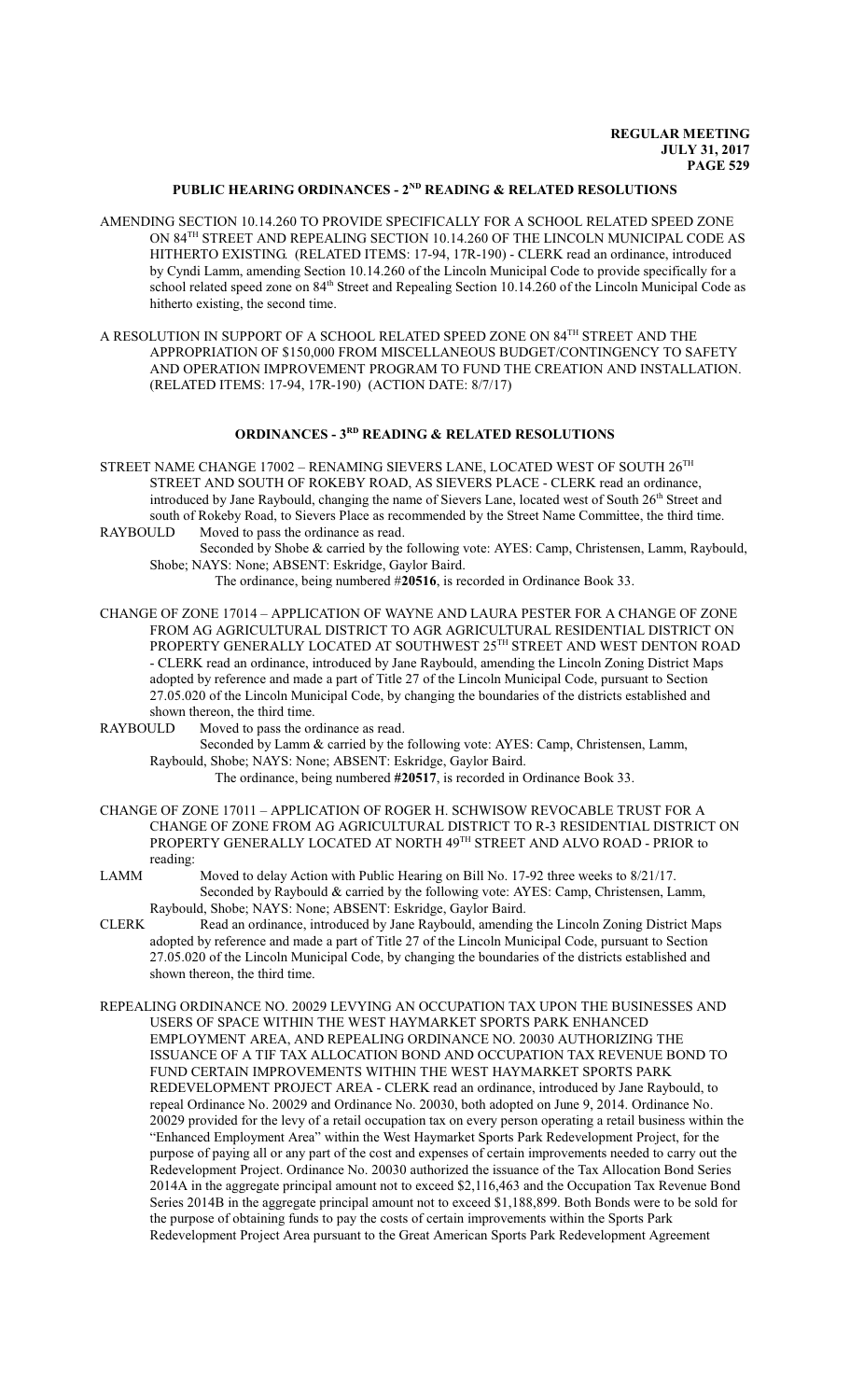between the City of Lincoln, Great American Sports Park LLC, and Oak Lake Development LLC. The Tax Allocation Bond was to be repaid from TIF Tax Revenues and the Occupation Tax Revenue Bond was to be repaid from the Occupation Tax Revenues. The Ordinances were Project specific and should be repealed as the Project has been terminated and therefore the tax and issuance of the Bonds are no longer necessary, the third time.

RAYBOULD Moved to pass the ordinance as read.

Seconded by Camp & carried by the following vote: AYES: Camp, Christensen, Lamm, Raybould, Shobe; NAYS: None; ABSENT: Eskridge, Gaylor Baird.

The ordinance, being numbered #**20518**, is recorded in Ordinance Book 33.

### **RESOLUTIONS - 1ST READING**

APPOINTING RHONDA SEACREST TO THE LINCOLN CITY LIBRARY BOARD FOR A TERM EXPIRING AUGUST 31, 2024.

- APPROVING A GRANT CONTRACT BETWEEN THE COUNTY OF LANCASTER, NEBRASKA AND THE CITY OF LINCOLN FOR THE EXPENDITURE OF LANCASTER COUNTY VISITOR IMPROVEMENT GRANT FUNDS FOR RENOVATION OF AND IMPROVEMENTS TO THE INFRASTRUCTURE SERVING PINEWOOD BOWL IN PIONEERS PARK IN THE TOTAL AMOUNT OF \$1,795,000 OVER A FOUR YEAR PERIOD FROM JUNE 1, 2017 THROUGH MAY 31, 2021.
- APPROVING THE APPOINTMENT OF SHAVONNA M. LAUSTERER AS THE HEALTH DIRECTOR EFFECTIVE SEPTEMBER 5, 2017.
- APPROVING THE LABOR CONTRACT BETWEEN THE CITY OF LINCOLN AND THE PUBLIC ASSOCIATION OF GOVERNMENT EMPLOYEES (PAGE) FOR A TERM EFFECTIVE AUGUST 11, 2016 THROUGH AUGUST 31, 2018.
- APPROVING THE LABOR CONTRACT BETWEEN THE CITY OF LINCOLN AND THE LINCOLN M CLASS EMPLOYEES ASSOCIATION (LMCEA) FOR A TERM EFFECTIVE AUGUST 11, 2016 THROUGH AUGUST 31, 2018.
- ORDERING RE-PAVING DISTRICT #159 IN SAUNDERS AVENUE FROM 12 $^{\text{\tiny{TH}}}$  STREET TO 14 $^{\text{\tiny{TH}}}$  STREET TO BE CONSTRUCTED AND THE COST THEREOF ASSESSED AGAINST THE BENEFITTED PROPERTIES.

# **ORDINANCES - 1ST READING & RELATED RESOLUTIONS (AS REQUIRED)**

- COMP. PLAN CONFORMANCE 17011 DECLARING APPROXIMATELY 1,875 SQUARE FEET OF PROPERTY GENERALLY LOCATED AT 2143 O STREET AS SURPLUS PROPERTY - CLERK read an ordinance, introduced by Jon Camp, declaring approximately 1,875 square feet of City owned property generally located at 2143 O Street as surplus, the first time.
- ANNEXATION 17008 AMENDING THE LINCOLN CORPORATE LIMITS MAP BY ANNEXING APPROXIMATELY 23.94 ACRES OF PROPERTY GENERALLY LOCATED AT NORTHWEST  $12^{\text{\tiny{TH}}}$ STREET AND HIGHWAY 34. (RELATED ITEMS: 17-95, 17-96) - CLERK read an ordinance, introduced by Jon Camp, annexing and including the below described land as part of the City of Lincoln, Nebraska and amending the Corporate Limits Map attached to and made a part of Ordinance No. 18208, to reflect the extension of the corporate limits boundary of the City of Lincoln, Nebraska established and shown thereon, the first time.
- CHANGE OF ZONE 17018 APPLICATION OF STAROSTKA-LEWIS, LLC FOR A CHANGE OF ZONE FROM AG AGRICULTURAL DISTRICT TO R-3 RESIDENTIAL DISTRICT ON PROPERTY GENERALLY LOCATED AT NORTHWEST  $12^{\text{TH}}$  STREET AND HIGHWAY 34. (RELATED ITEMS: 17-95, 17-96) - CLERK read an ordinance, introduced by Jon Camp, amending the Lincoln Zoning District Maps adopted by reference and made a part of Title 27 of the Lincoln Municipal Code, pursuant to Section 27.05.020 of the Lincoln Municipal Code, by changing the boundaries of the districts established and shown thereon, the first time.
- ANNEXATION 17009 AMENDING THE LINCOLN CORPORATE LIMITS MAP BY ANNEXING APPROXIMATELY 20.47 ACRES OF PROPERTY GENERALLY LOCATED AT SOUTH  $70^{\mathrm{TH}}$ STREET AND ROKEBY ROAD. (RELATED ITEMS: 17-97, 17-98) - CLERK read an ordinance, introduced by Jon Camp, annexing and including the below described land as part of the City of Lincoln, Nebraska and amending the Corporate Limits Map attached to and made a part of Ordinance No. 18208, to reflect the extension of the corporate limits boundary of the City of Lincoln, Nebraska established and shown thereon, the first time.